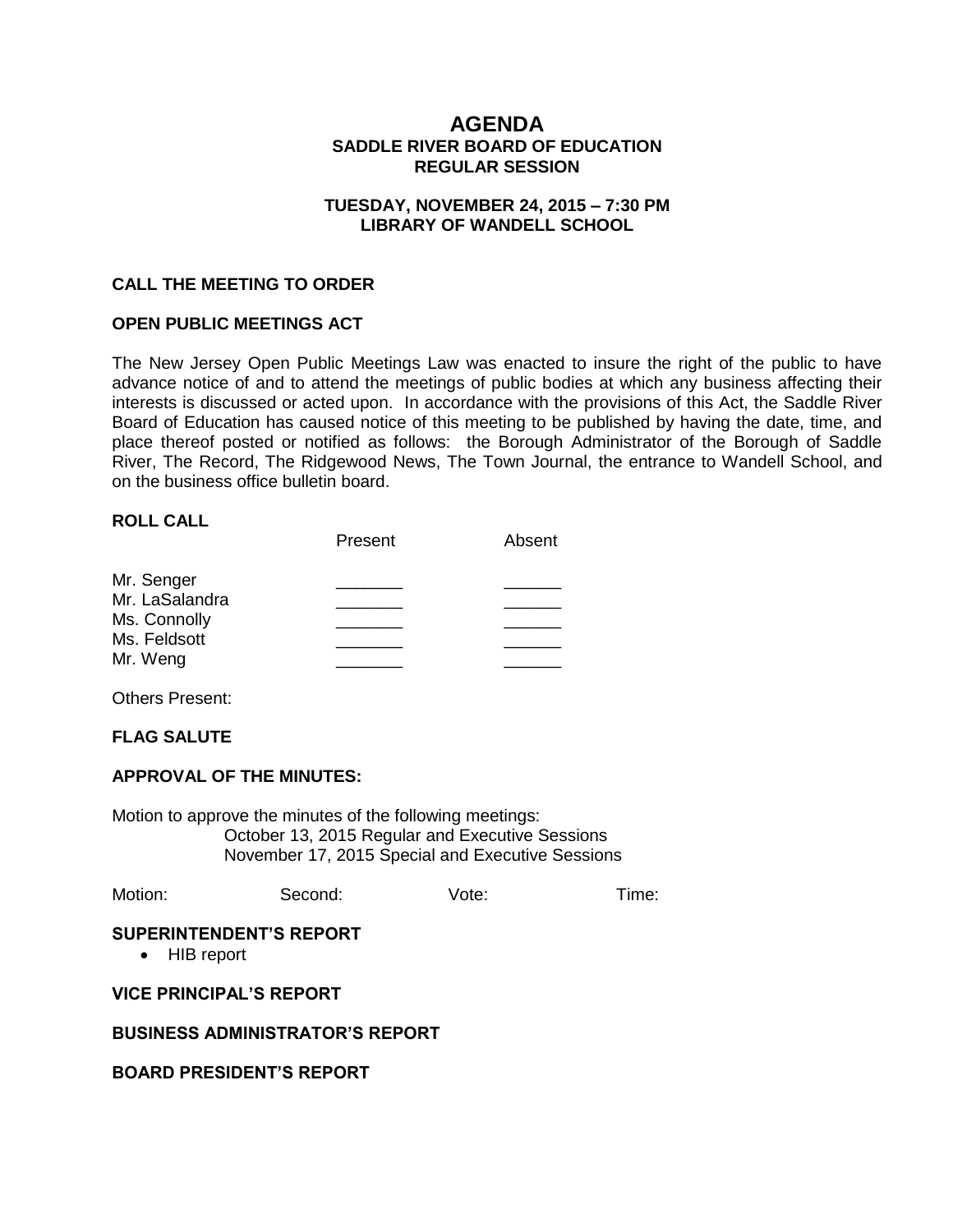#### **PUBLIC HEARING**

- Interim Superintendent/Principal revised contract
- Power Point Presentation by Dr. Ronzitti

# **MEETING OPEN TO THE PUBLIC FOR DISCUSSION OF AGENDA ITEMS ONLY**

Anyone addressing the board will be limited to 3 minutes. Time allotted for discussion is 30 minutes.

# **AGENDA ITEMS AS PER ATTACHED**

# **COMMENTS BY THE PUBLIC ON NON-AGENDA ITEMS**

Anyone addressing the board will be limited to 3 minutes. Time allotted for comments is 30 minutes.

### **MOTION TO ENTER EXECUTIVE SESSION**

WHEREAS Section 8 of the Open Public Meetings Act, Chapter 231, PL 1975, permits the exclusion of the public from a meeting in certain circumstances and

WHEREAS the Board is of the opinion that such circumstances presently exist

BE IT RESOLVED by the Saddle River Board of Education that:

 The public shall be excluded from discussion of the hereinafter-specified subjects: The general nature of these subjects is: Legal Issues

It is anticipated at this time that the above-stated subject matters will be made public when the Board determines them to be no longer prejudicial or when the board takes formal action.

Action may or may not be taken upon return to public session.

Motion: Second: Vote: Time:

### **MOTION TO ADJOURN EXECUTIVE SESSION**

Motion: Second: Vote: Time:

#### **MOTION TO ADJOURN MEETING**

| Motion:<br>Time:<br>Second:<br>Vote: |  |
|--------------------------------------|--|
|--------------------------------------|--|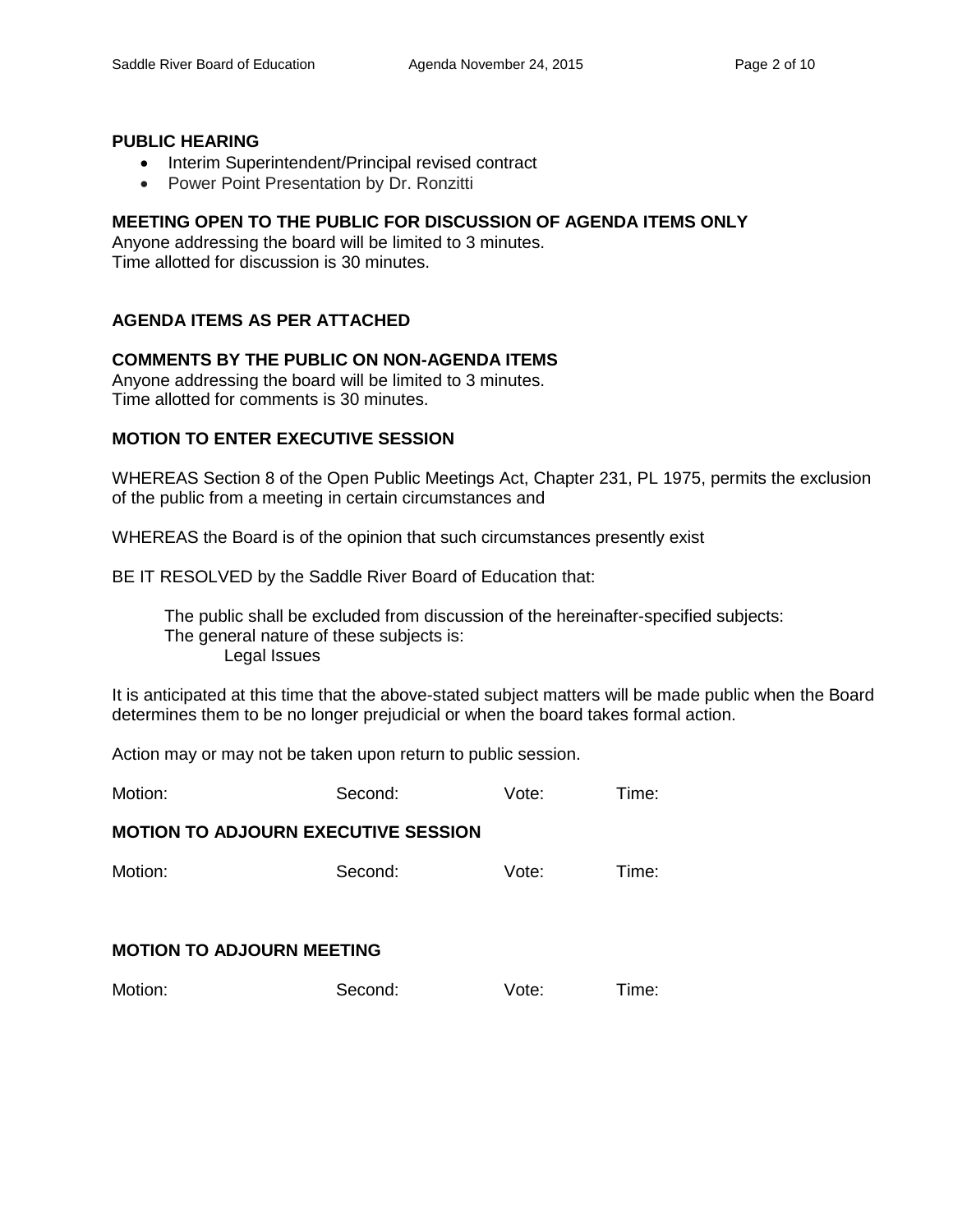## **SADDLE RIVER BOARD OF EDUCATION WEDNESDAY, OCTOBER 13, 2015 RESOLUTIONS – SUMMARY**

# **ADMINISTRATION**

- A-847 Professional Development Services IDE Corporation- 2015-2016
- A-848 Affirmation of State Board of Education Approved NJCCCS
- A-849 1<sup>st</sup> Reading – Payment for Goods and Services - Policy 3326
- $A 850$  $1<sup>st</sup>$  Reading – Live Animals in the Classroom – Policy 6163.3

# **HUMAN RESOURCES**

- HR-1176 Lisa Kilgallen Safety Patrol Coordinator 2015-2016
- HR-1177 Michelle Woodward Full-Time Status
- HR-1178 Danny Rehain Middle Level Head Wrestling Coach 2015-2016
- HR-1179 Christopher Barry Volunteer Middle Level Assistant Wrestling Coach 2015-2016
- HR-1180 Kevin Lane Middle Level Head Girls Basketball Coach 2015-2016
- HR-1181 Maureen Rockey-Tirado Middle Level Assistant Girls Basketball Coach 2015-2016
- HR-1182 Interim Superintendent/Principal's Revised Contract Approval 2015-2016
- HR-1183 Interim Superintendent/Principal's Merit Goals Submission to County 2015-2016
- HR-1184 Hire Substitute Teachers/Substitute Teacher Aides 2015-2016

# **EDUCATION**

- E-822 Applied Behavioral Analysis Parent Training Pascack Valley Council for Special Education (Region II) – 2015-2016
- E-823 Revision to E-811 Social Worker Services- Carol Raff- 2015-2016
- E-824 Middle Level School Wrestling Program
- E-825 Middle Level School Basketball Program<br>E-826 Pre-K 3 Program to Full Time
- Pre-K 3 Program to Full Time

# **FINANCE**

- F-2304 Payment of Bills November 2015
- F-2305 Appropriation Transfers October 2015
- F-2306 Line Item Certification
- F-2307 Board Secretary Report September 2015
- F-2308 Treasurer Report September 2015
- F-2309 Agreement Treasurer's & Board Secretary's Reports September 2015
- F-2310 Void "Stale" Checks
- F-2311 Travel
- F-2312 Change Order #4 Framan Mechanical
- F-2313 Budget Calendar 2016-2017
- F-2314 On-Tech Consulting, Inc. E-Rate Application Process 2016-2017
- F-2315 Act as LEA for Saddle River Day School Nonpublic Security Aid
- F-2316 Donations Foundation
- F-2317 Donation Home & School Association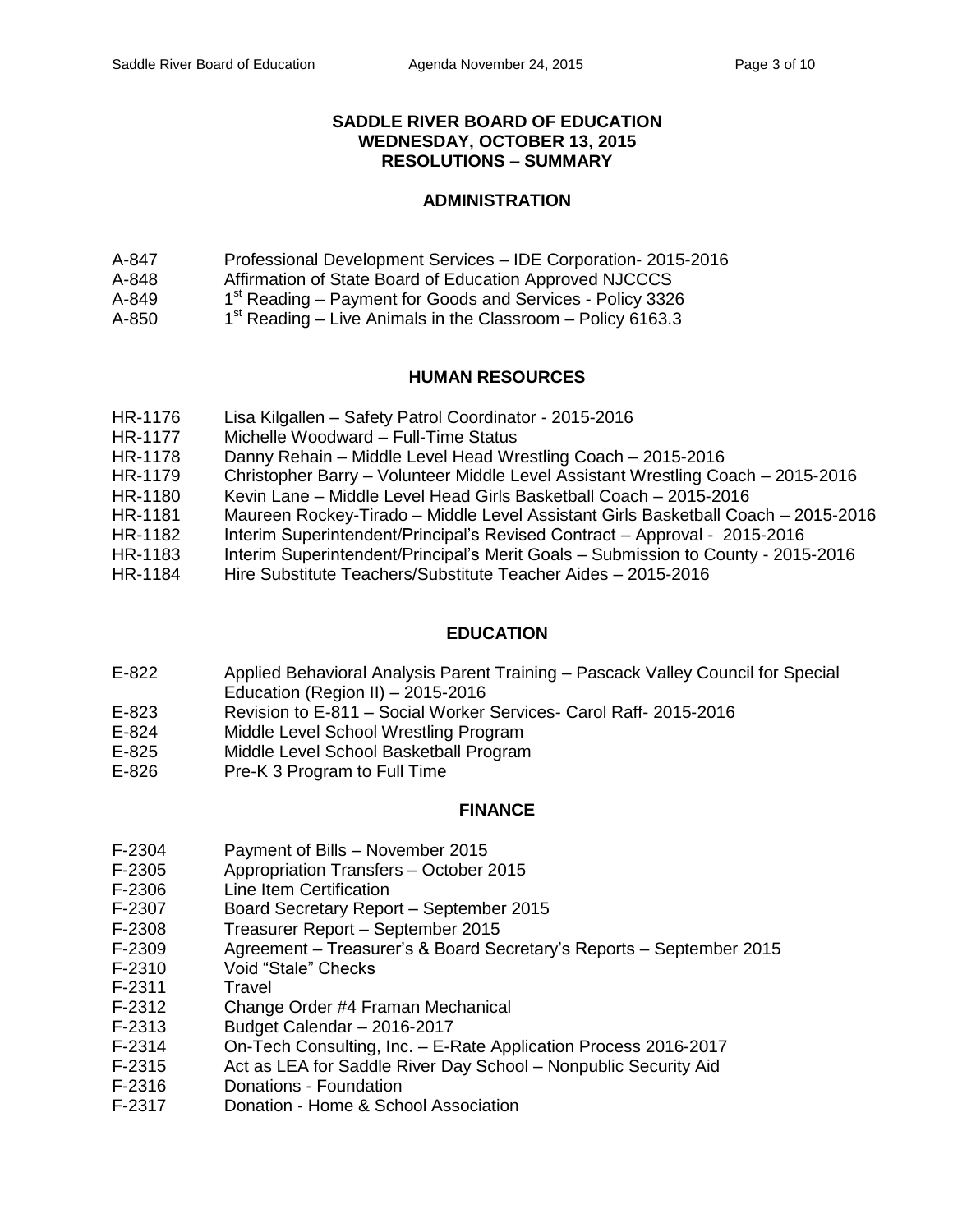# **ADMINISTRATION**

#### **COMMITTEE REPORTS**

- **1.** Board Communications Committee
- **2.** Liaisons: Ramsey Board of Education
	- Northern Highlands Board of Education
- **3.** Home & School Association
- **4.** New Jersey School Boards Association/NJSBA Legislative Committee
- **5.** Policy Committee
- **6.** Liaison to Mayor and Council
- **7.** Ad Hoc: Wandell Performance Committee

# **A-847 PROFESSIONAL DEVELOPMENT SERVICES –IDE CORPORATION – 2015-2016**

BE IT RESOLVED that the Saddle River Board of Education approves the contract with IDE Corporation in the amount of \$31,870 for Professional Development Services during the 2015-2016 school year.

# **A-848 AFFIRMATION OF STATE BOARD OF EDUCATION APPROVED NJCCCS**

BE IT RESOLVED that the Saddle River Board of Education accepts and affirms the State Board of Education approved NJCCCS, including the Common Core State Standards (2010) in English/Language Arts and Mathematics, in July 2014. Following the State's implementation guideline, Saddle River Public Schools reviewed curriculum revisions and made adjustments to curricula in each subject area to address changes. The BOE approves Grades K-5 curricula in the below disciplines to reflect the alignment and adoption of the 2014 NJCCCS:

- 1. Science
- 2. Social Studies

# **A-849 1ST READING – PAYMENT OF GOOD AND SERVICES – POLICY 3326**

BE IT RESOLVED that the Saddle River Board of Education approves the  $1<sup>ST</sup>$  reading of Payment for Goods and Services – Policy 3326.

#### **A-850 1ST READING – LIVE ANIMALSIN THE CLASSROOM – POLICY 6163.3**

BE IT RESOLVED that the Saddle River Board of Education approves the  $1<sup>ST</sup>$  reading of Live Animals in the classroom – Policy 6163.3

ALL ADMINISTRATION MOTIONS BUNDLED FOR SINGLE VOTE: Motion: Second: Comments:

Roll Call Vote: TW:  $JC:$  IF:  $JL:$  HS: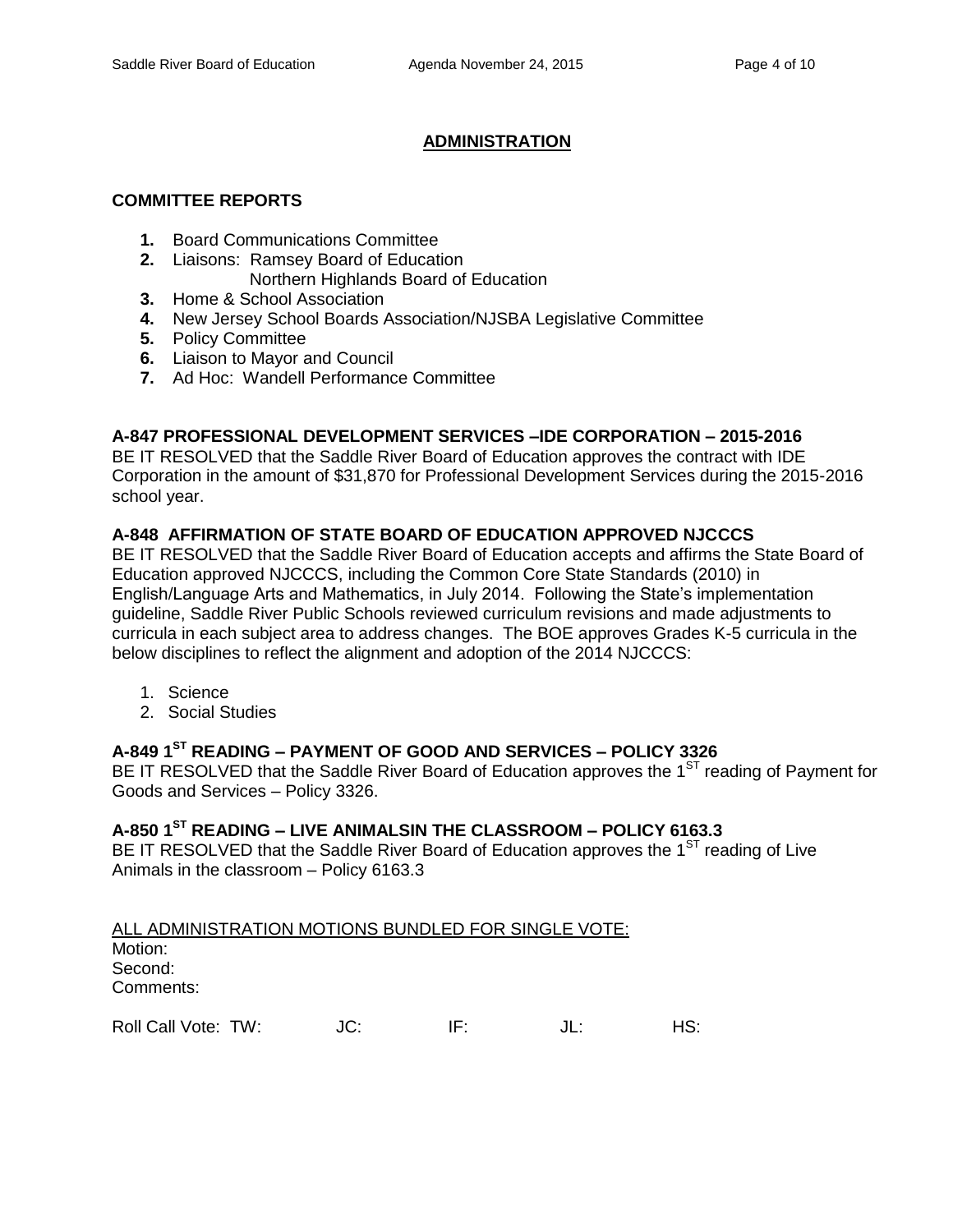# **HUMAN RESOURCES**

#### **COMMITTEE REPORTS**

1. Negotiations Committee

#### **HR-1176 LISA KILGALLEN – SAFETY PATROL COORDINATOR – 2015-2016**

BE IT RESOLVED that, upon recommendation of the Superintendent, the Saddle River Board of Education approves the appointment of Lisa Kilgallen as Safety Patrol Coordinator from October 14, 2015 to June 30, 2016 at a stipend of \$2,000.

#### **HR-1177 MICHELLE WOODWARD – FULL-TIME STATUS**

BE IT RESOLVED that, upon recommendation of the Superintendent, the Saddle River Board of Education approves increasing the status of Pre-K Aide, Michelle Woodward, from .8 to full time effective November 23, 2015 at a salary of \$25,682 (pro-rated).

### **HR-1178 DANNY REHAIN – MIDDLE LEVEL HEAD WRESTLING COACH – 2015-2016**

BE IT RESOLVED that, upon recommendation of the Superintendent, the Saddle River Board of Education approves Danny Rehain as Wandell School Middle Level Head Wrestling Coach for the 2015-2016 (12/1/15 to 2/26/16) season at a stipend of \$2,400, contingent upon sufficient student participation and sufficient funding.

# **HR-1179 CHRISTOPHER BARRY – VOLUNTEER MIDDLE LEVEL ASSISTANT WRESTLING COACH – 2015-2016**

BE IT RESOLVED that, upon recommendation of the Superintendent, the Saddle River Board of Education approves Christopher Barry as Wandell School Volunteer Middle Level Assistant Wrestling Coach for the 2015-2016 season, contingent upon sufficient student participation and sufficient funding.

### **HR-1180 KEVIN LANE – MIDDLE LEVEL HEAD GIRLS BASKETBALL COACH – 2015- 2016**

BE IT RESOLVED that, upon recommendation of the Superintendent, the Saddle River Board of Education approves Kevin Lane as Wandell School Middle Level Head Basketball Coach for the 2015-2016 (12/1/15 to 2/12/16) season at a stipend of \$2,400, contingent upon sufficient student participation and sufficient funding.

## **HR-1181 MAUREEN ROCKEY-TIRADO - MIDDLE LEVEL ASSISTANT GIRLS BASKETBALL COACH – 2015-2016**

BE IT RESOLVED that, upon recommendation of the Superintendent, the Saddle River Board of Education approves Maureen Rockey-Tirado as Wandell School Middle Level Assistant Basketball Coach for the 2015-2016 (12/1/15 to 2/12/16) season at a stipend of \$500, contingent upon sufficient student participation and sufficient funding.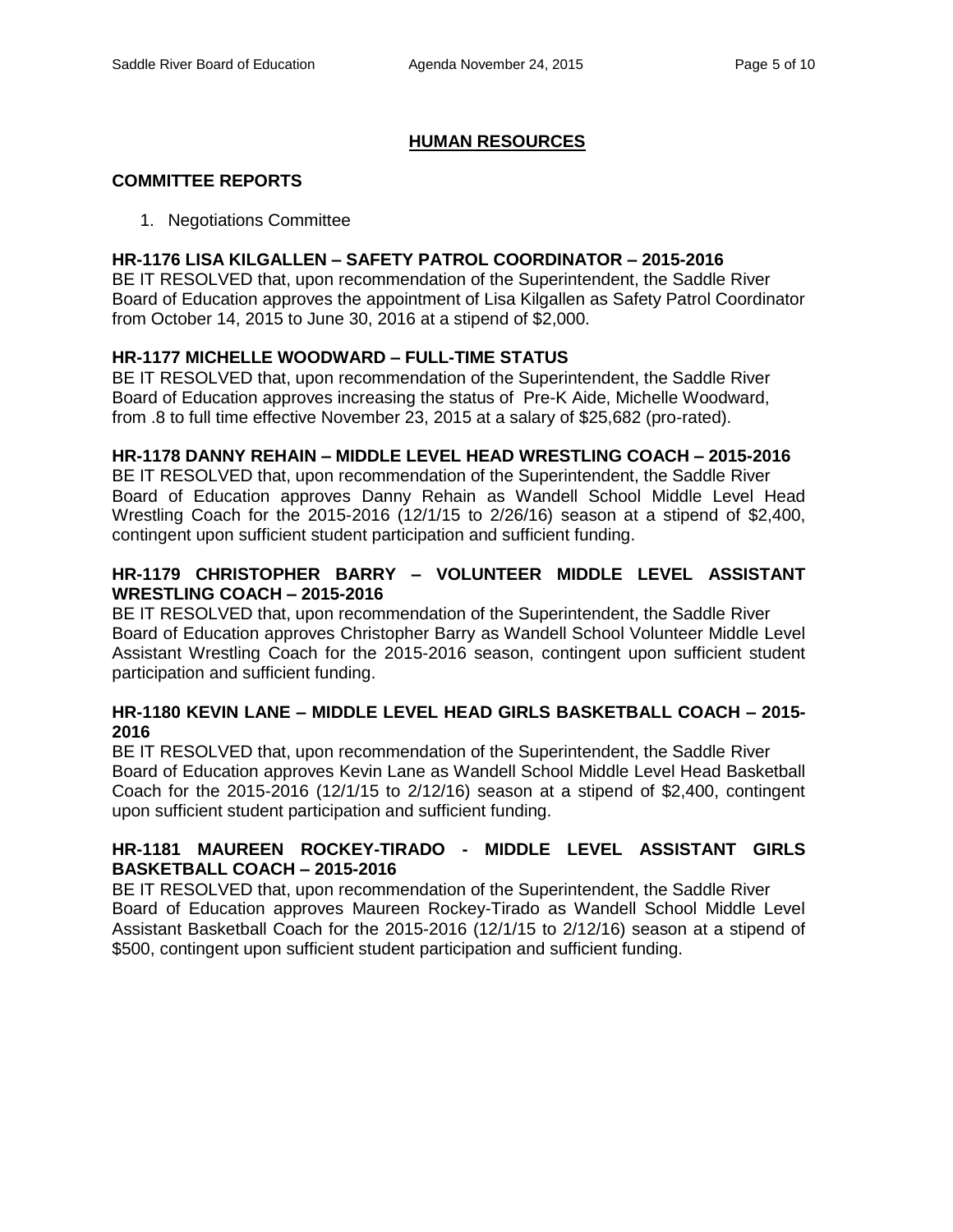## **HR-1182 INTERIM SUPERINTENDENT/PRINCIPAL'S REVISED CONTRACT – APPROVAL – 2015-2016**

BE IT RESOLVED that the Saddle River Board of Education approves the revised employment contract of Dr. William Ronzitti as Interim Superintendent/Principal commencing July 1, 2015 through June 30, 2016, with the addition of 3 Quantitative Merit Goals (3.33% each or \$4,162.50 per goal) and 2 Qualitative Goals (2.5% each or \$3,125.00 per goal) subject to the approval by the Interim Executive County Superintendent.

## **HR-1183 INTERIM SUPERINTENDENT/PRINCIPAL'S MERIT GOALS – SUBMISSION TO COUNTY – 2015-2016**

BE IT RESOLVED that the Saddle River Board of Education approve the submission to the Interim Executive County Superintendent the 2015-2016 Merit Bonus Goals of 3 Quantitative Merit Goals (3.33% each or \$4,162.50 per goal) and 2 Qualitative Goals (2.5% each or \$3,125.00 per goal) for Dr. William Ronzitti, Interim Superintendent/Principal, in accordance with the Superintendent's 2015-2016 employment contract.

# **HR-1184 HIRE SUBSTITUTE TEACHERS/SUBSTITUTE TEACHER AIDES – 2015-2016**

BE IT RESOLVED that, upon recommendation of the Superintendent, the Saddle River Board of Education approves the hiring of the following individuals as substitute teachers/substitute teacher aides for the 2015-2016 school year:

- Heather Halbohm
- Tracy Wells

| ALL HUMAN RESOURCES MOTIONS BUNDLED FOR SINGLE VOTE: |     |     |        |     |
|------------------------------------------------------|-----|-----|--------|-----|
| Motion:                                              |     |     |        |     |
| Second:                                              |     |     |        |     |
| Comments:                                            |     |     |        |     |
| Roll Call Vote: TW:                                  | JC. | IF∸ | . II ÷ | HS. |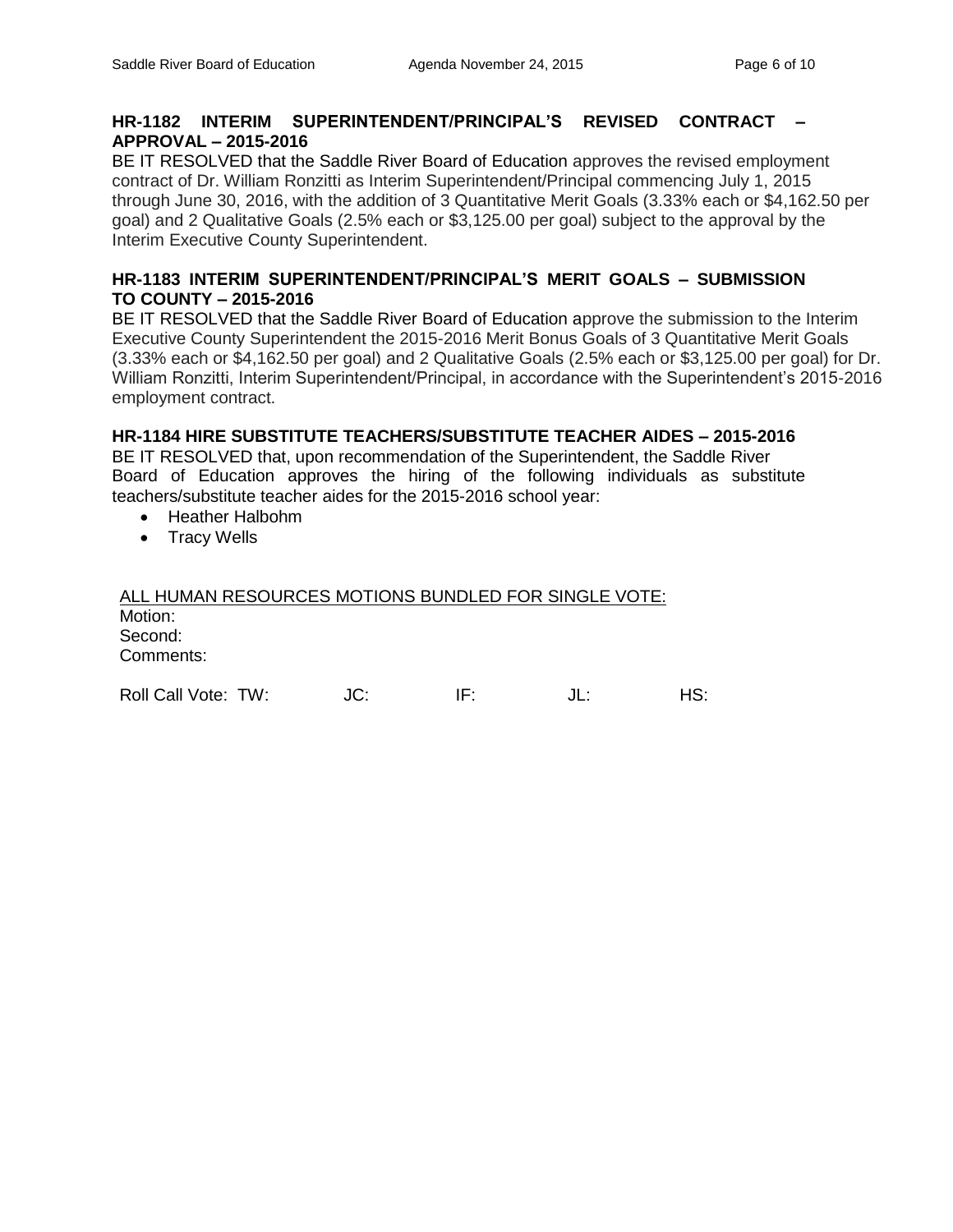# **EDUCATION**

### **COMMITTEE REPORTS**

- 1. Technology Committee
- 2. Curriculum Committee
- 3. Wandell School Recreation Committee
- 4. Health, Well-being, Safety and Transportation Committee

### **E-822 APPLIED BEHAVIORAL ANALYSIS PARENT TRAINING – PASCACK VALLEY COUNCIL FOR SPECIAL EDUCATION (REGION II) – 2015-2016**

BE IT RESOLVED, that the Saddle River Board of Education approves entering into a contract with Pascack Valley Council for Special Education (Region II) to provide Applied Behavioral Analysis Parent Training for the 2015-2016 fiscal year.

### **E-823 REVISION TO E-811 SOCIAL WORKER SERVICES – CAROL RAFF – 2015-2016**

BE IT RESOLVED, that the Saddle River Board of Education approves the revision of E-811 for Carol Raff to provide Social Worker Services for the 2015-2016 school year at \$30 per telephone conference versus \$20 per telephone conference.

### **E-824 MIDDLE LEVEL SCHOOL WRESTLING PROGRAM**

BE IT RESOLVED, that the Saddle River Board of Education approves the wrestling program for the 2015-2016 school year at the middle school level as per the attached schedule, contingent upon sufficient participation of students and funding.

### **E-825 MIDDLE LEVEL SCHOOL BASKETBALL PROGRAM**

BE IT RESOLVED, that the Saddle River Board of Education approves a basketball program for the 2015-2016 school year at the middle school level, contingent upon sufficient participation of students and funding.

#### **E-826 PRE-K 3 PROGRAM TO FULL TIME**

BE IT RESOLVED, that the Saddle River Board of Education approves the increase of the Pre-K 3 Program from half day to full day (ending at 2 p.m.) effective 11/23/15 with tuition increase to \$8,500 effective January 1, 2016.

ALL EDUCATION MOTIONS BUNDLED FOR SINGLE VOTE: Motion: Second: Comments:

Roll Call Vote: TW:  $JC:$  IF:  $JL:$  HS: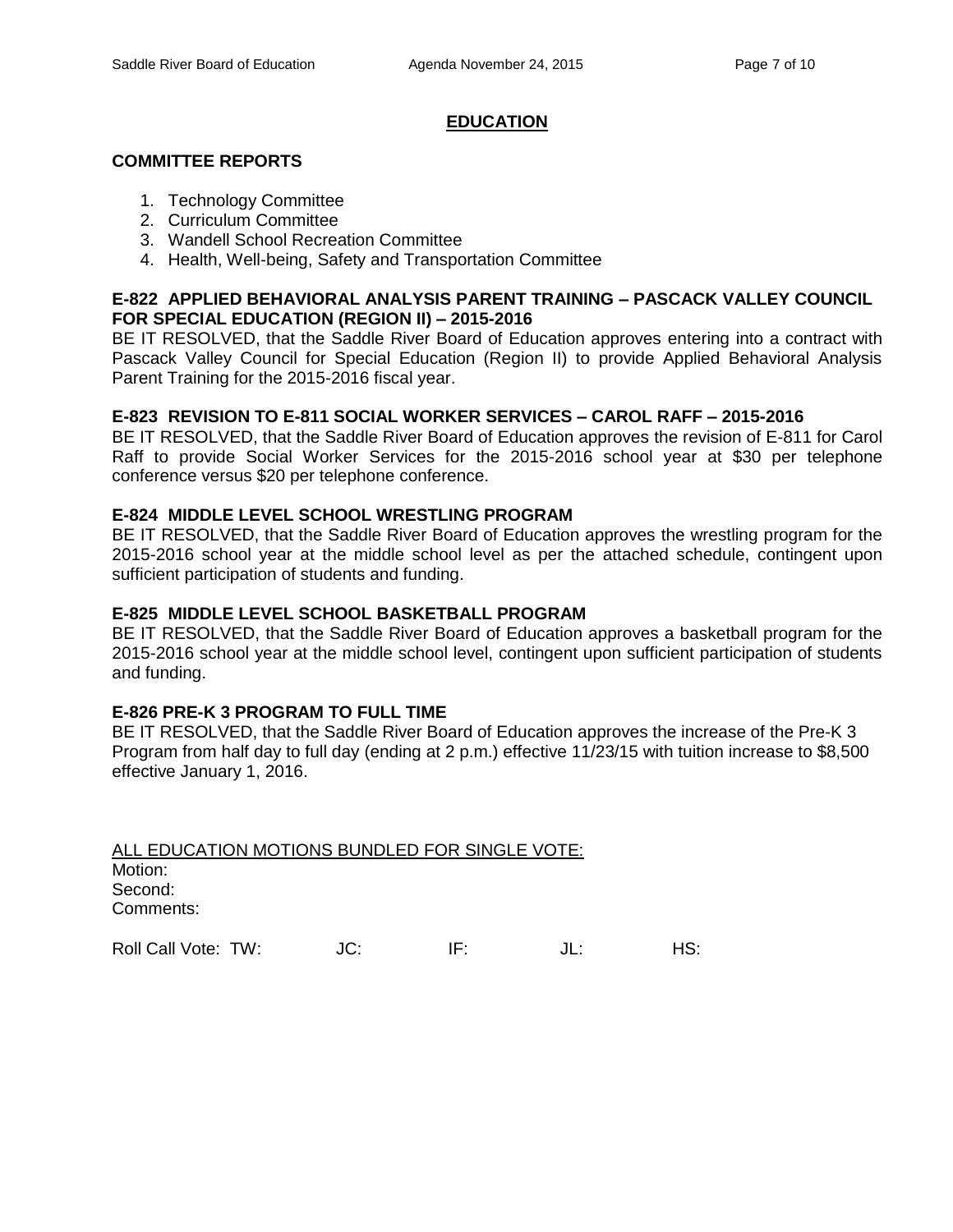### **FINANCE**

#### **COMMITTEE REPORTS**

- 1. Finance/Budget Committee
- 2. Renovation Committee

### **F-2304 PAYMENT OF BILLS – NOVEMBER 2015**

BE IT RESOLVED that the payment of bills as per the attached November 2015 Bills and Claims lists be approved.

### **F-2305 APPROPRIATION TRANSFERS – OCTOBER 2015**

BE IT RESOLVED that the attached appropriation transfers for the month of October 2015 be approved.

### **F-2306 LINE ITEM CERTIFICATION**

BE IT RESOLVED that in compliance with NJAC 6:20-2A-10(e) that the Board of Education certifies that no major account or fund has been over-expended and that as of this report, sufficient funds are available to meet the District's financial obligations for the remainder of the fiscal year.

### **F-2307 BOARD SECRETARY REPORT – SEPTEMBER 2015**

BE IT RESOLVED that the attached Board Secretary Report for the month of September 2015 be approved.

#### **F-2308 TREASURER REPORT – SEPTEMBER 2015**

BE IT RESOLVED that the attached Report of the Treasurer for the month of September 2015 be approved.

# **F-2309 AGREEMENT–TREASURER'S & BOARD SECRETARY'S REPORTS – SEPTEMBER 2015**

BE IT RESOLVED that the Saddle River Board of Education states that the Report of the Treasurer of School Moneys and the Report of the Secretary of the Board of Education for the month of September 2015 are in agreement and on file in the Board Secretary's Office.

#### **F-2310 VOID "STALE" CHECKS**

BE IT RESOLVED that the Saddle River Board of Education gives the Business Administrator the authorization to void the following "stale" checks:

| Check #             | Amount   | <b>Check Date</b> |
|---------------------|----------|-------------------|
| 18417               | \$5.80   | 9/23/14           |
| 18818               | \$30.00  | 3/17/15           |
| 16012 (replacement) | \$442.00 | 6/23/15           |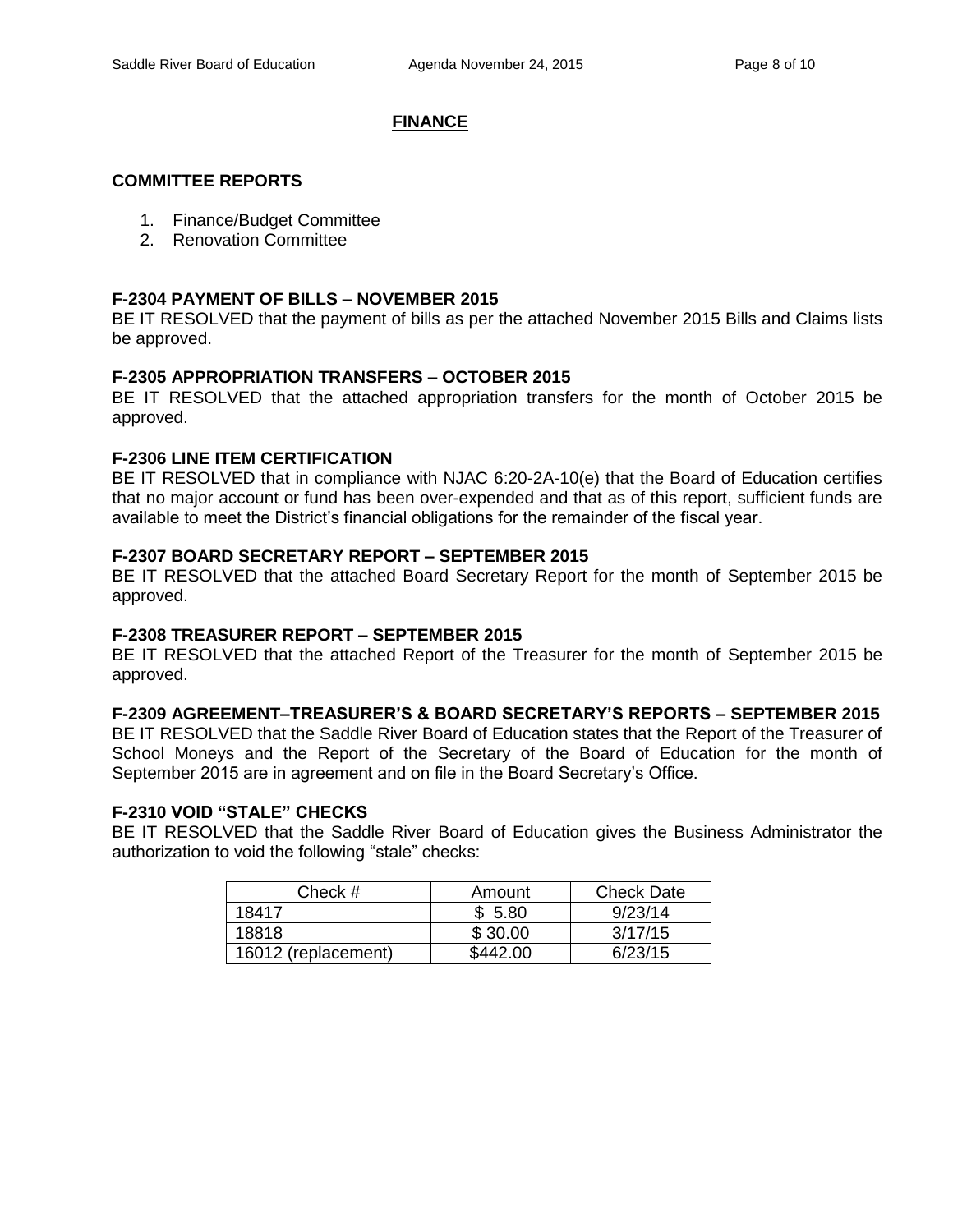# **F-2311 TRAVEL**

BE IT RESOLVED that the Saddle River Board of Education approves the following staff members travel:

| Who   | Christina Kim                                          |
|-------|--------------------------------------------------------|
| What  | <b>Full Steam Ahead Conference</b>                     |
|       | Where   Long Branch, NJ                                |
| When  | October 6, 2015                                        |
| Cost  | $$175$ Registration + $$37.20$ mileage + $$3.00$ tolls |
| Total | \$215.20                                               |

| <b>Who</b> | Kathleen Miller                                         |
|------------|---------------------------------------------------------|
| What       | The Pre-School Classroom; Centers, Integrated Therapies |
|            | & Assessments                                           |
| Where      | Maywood, NJ                                             |
| When       | December 7, 2015                                        |
| Cost       | \$0 Registration + \$6.82 mileage                       |
| Total      | \$6.82                                                  |

# **F-2312 CHANGE ORDER # 4 FRAMAN MECHANICAL**

BE IT RESOLVED, that the Saddle River Board of Education approves change order #4 to the contract with Framan Mechanical for:

- 1. Extend 1 ¼" Gas Line to RTU-2
- 2. Wall Infills
- 3. Installation of 32, 12"x12" Access Doors
- 4. Nurse FTR
- 5. Convert Steam Baseboard in Library to Hot Water Baseboard

# \$2,324,929.74 Total Contract Sum

\$ 14,747.11 Change Order #4

\$2,339,676.85 New Contract Sum

# **F-2313 BUDGET CALENDAR – 2016-2017**

BE IT RESOLVED, that the Saddle River Board of Education approves the budget calendar for the 2016-2017 school year as attached.

# **F-2314 ON-TECH CONSULTING, INC. – E-RATE APPLICATION PROCESS – 2016-2017**

BE IT RESOLVED, that the Saddle River Board of Education authorizes an agreement with On-Tech Consulting, Inc., of Red Bank, NJ ("Letter of Intent") to provide Universal Service Fund ("E-Rate") services for the school year 2016-2017 consisting of proper completion of all steps of the application process, for a fee of 20% of any funding received by the Board in the form of discounts or reimbursements from telephone and internet service providers.